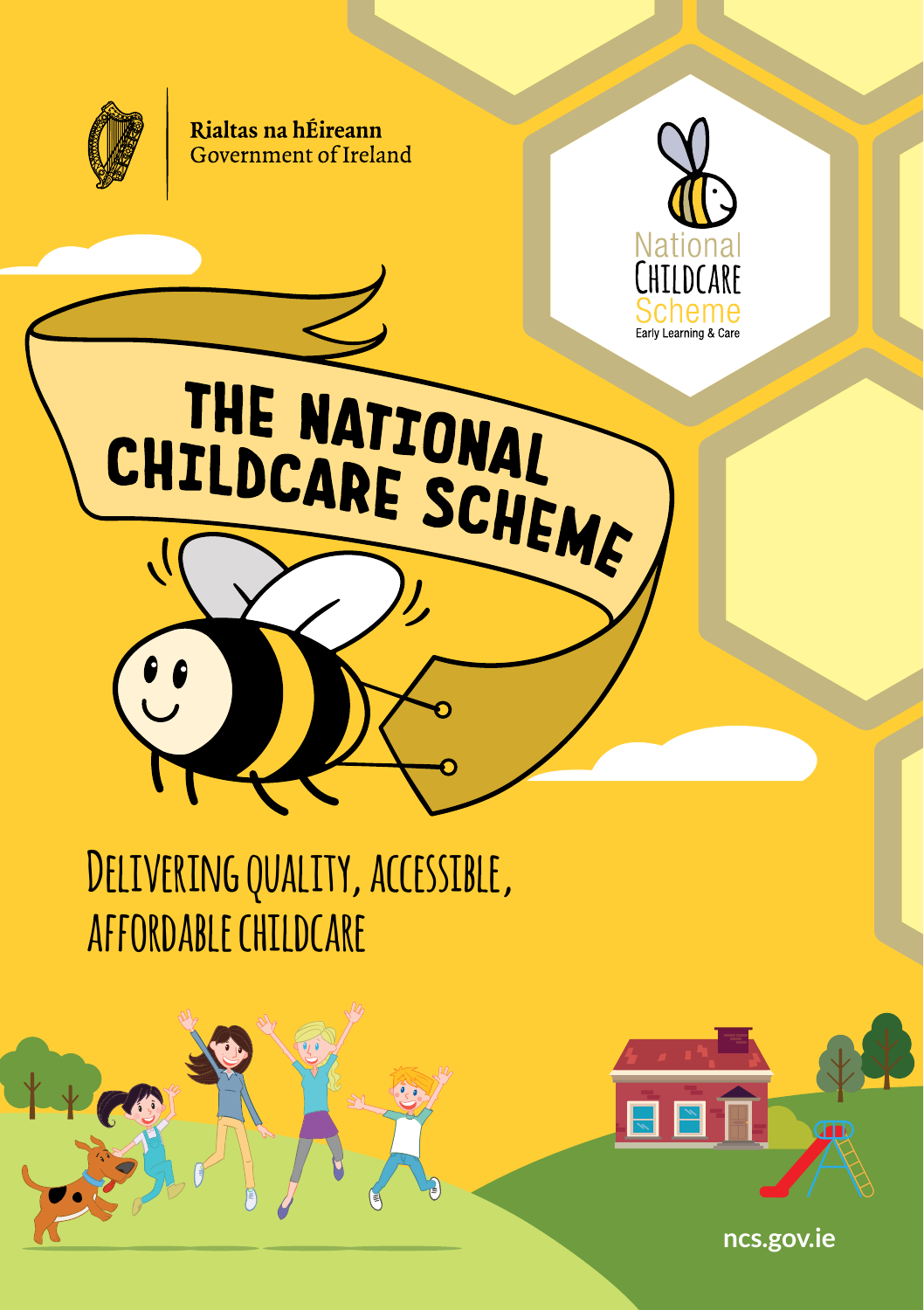# **What is the National Childcare Scheme?**

#### **The National Childcare Scheme is our pathway to truly accessible, affordable, quality childcare.**

From October it will replace all previous targeted childcare programmes with a single, streamlined and user-friendly Scheme to help parents meet the cost of quality childcare.

#### What will happen to the existing childcare programmes?

For now existing childcare programmes will continue to operate\* until the launch of the National Childcare Scheme. Applications for the current programmes can be made up until October 2019. No new applications for these programmes will be available after the National Childcare Scheme opens.

To make the transition as smooth as possible, families can choose to make the switch to the new Scheme immediately in October or remain on their current programme for one final programme year.

The free preschool programme (also known as ECCE- the Early Childhood Care and Education programme) will not be affected.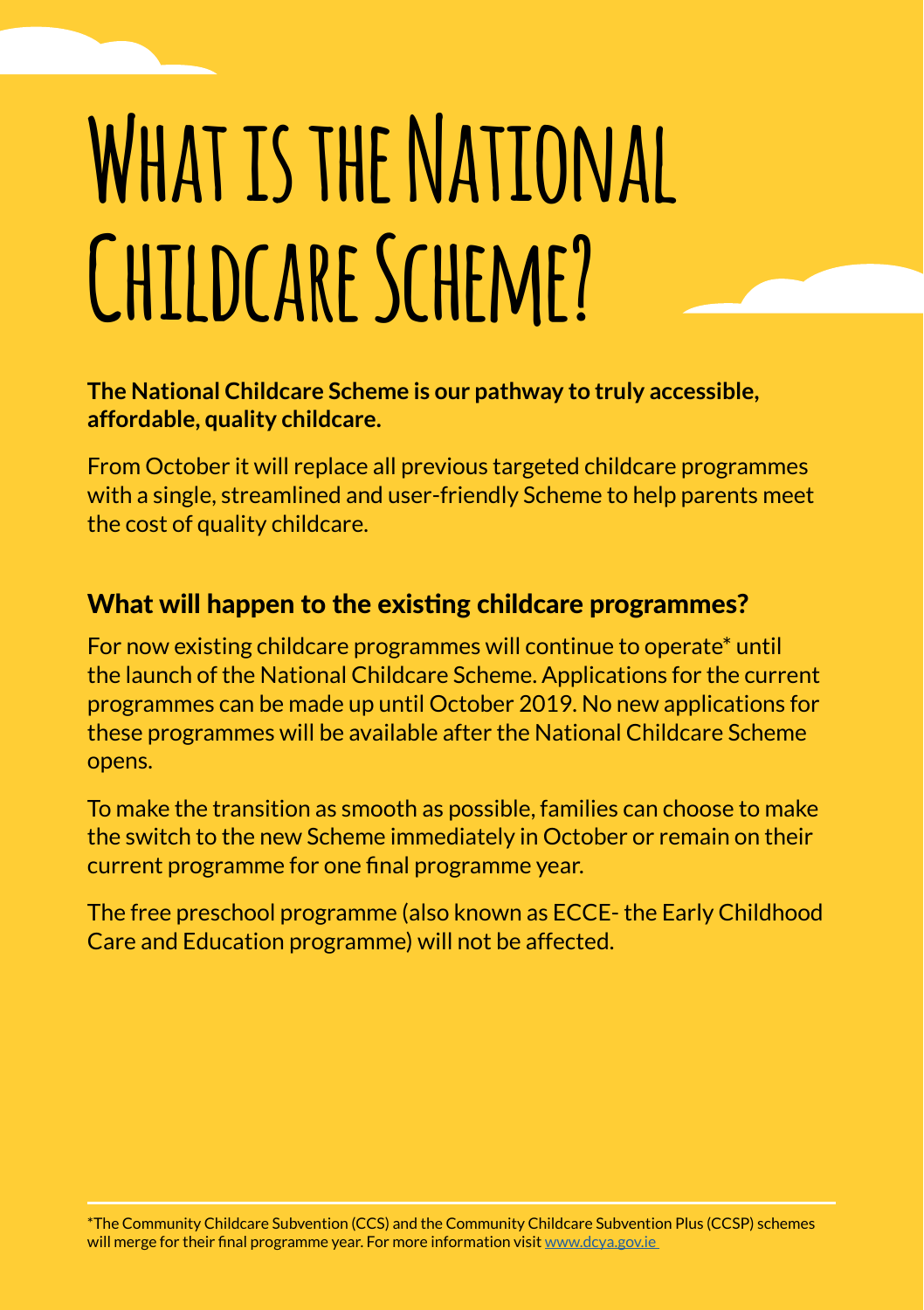### How does the National Childcare Scheme work?

The National Childcare Scheme will support families with children aged between 24 weeks and 15 years who are attending any participating Tusla registered childcare service, including any Tusla registered childminder. A full list of contracted childcare providers will be available on www.ncs.gov.ie in the autumn.

There are two types of supports available under the Scheme: a Universal subsidy and an Income Assessed subsidy.

### Universal Subsidy

The Universal subsidy is available to all families with children under three years. It is also available to families with children over three years who have not yet qualified for the free preschool programme. The Universal subsidy provides 50c per hour towards the cost of a registered childcare place for up to a maximum of 40 hours per week. It is not means tested and can typically be calculated within minutes of applying via the Scheme's online system.

#### What you will need to apply online:

- A verified MyGovID account
- $\bigcap$  The date of birth and Personal Public Service Number (PPSN) for each of the children you are applying for

#### Income Assessed Subsidy

An Income Assessed subsidy is available to families with children aged between 24 weeks and 15 years. This subsidy is means tested and will be calculated based on your individual circumstances. The subsidy rate will vary depending on **your level of** family income, your child's age and their educational stage.

Your verified MyGovID is your single, secure account to unlock Irish Government services online. For more information on getting and using your verified MyGovID to access the National Childcare Scheme visit www.mygovid.ie

Farly Learning & Care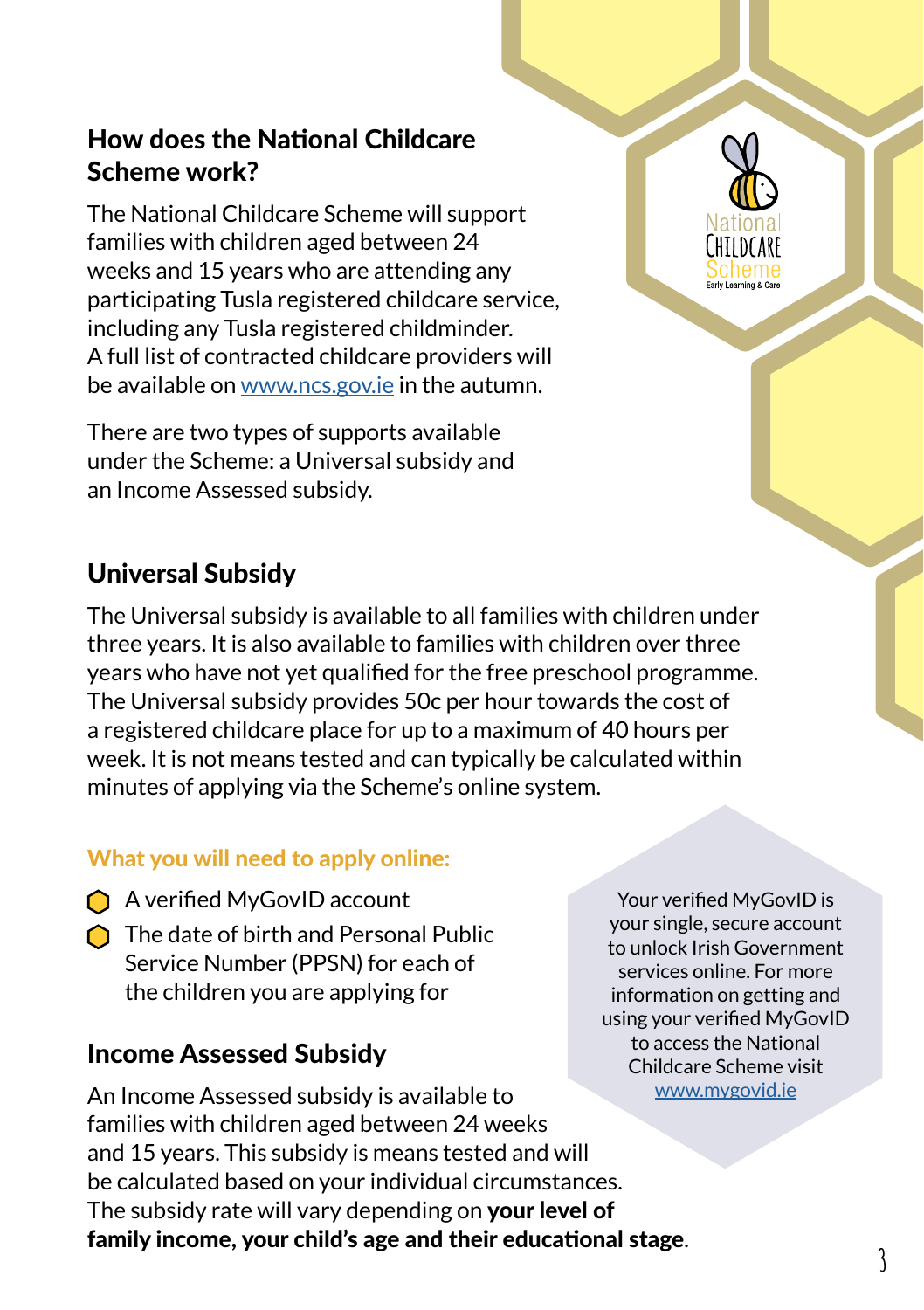It can be used towards the cost of a registered childcare place for up to a maximum of 40 hours per week where parents are working, studying or training, or in circumstances where a parent is unavailable to care for a child. Where parents are not working, studying or training, the subsidy will be paid for up to a maximum of 15 hours per week.

The maximum subsidy rates by age are set out below. Maximum rates are payable where reckonable\* family income is under  $\epsilon$ 26,000 per year. Rates reduce on a sliding scale as income rises but subsidies are payable in all cases where **reckonable** family income is less than €60,000 per year.

\*Reckonable income is calculated by taking your net family income and deducting any allowable items under the Scheme, such as the Multiple Child Discount. In other words it is your family income, including social protection payments, after tax, PRSI, USC, and any allowable items under the Scheme have been deducted. A full list of income deductions and exclusions will be available on www.ncs.gov.ie

| Less than 12 months old<br>€5.10<br>12 to 35 months old<br>€4.35<br>3 years old or older and<br>€3.95<br>not yet in school<br>At school<br>€3.75 | <b>Child's age</b> | <b>Maximum subsidy per hour</b><br>(Rates valid as at October 2019) |
|--------------------------------------------------------------------------------------------------------------------------------------------------|--------------------|---------------------------------------------------------------------|
|                                                                                                                                                  |                    |                                                                     |
|                                                                                                                                                  |                    |                                                                     |
|                                                                                                                                                  |                    |                                                                     |
|                                                                                                                                                  |                    |                                                                     |

#### What you will need to apply online:

- A verified MyGovID account
- Your children's information such as date of birth and PPSN
- Your employment and income related details
- Your partner's PPSN\*\*

**4**

Your partner's employment and income related details \*\*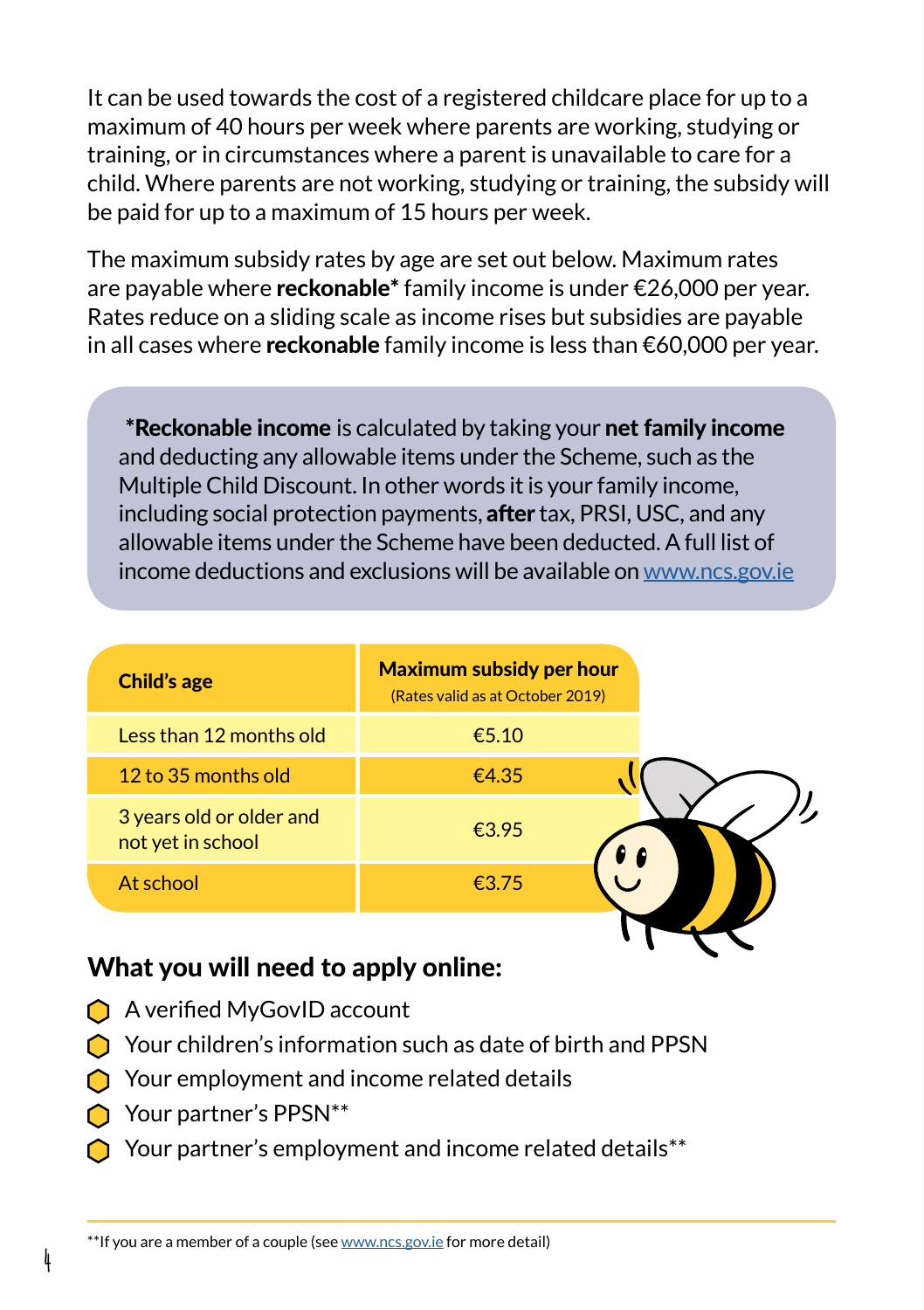### Which Subsidy am I eligible for?

The type of subsidy you are eligible for depends on your individual family circumstances, such as your family income and your child's age. Useful resources to guide you are available on www.ncs.gov.ie. A Subsidy Calculator will also be available when the Scheme launches. The Subsidy Calculator is a useful tool, which can help you understand which subsidy may benefit you most. Some sample families are described below (all qualify for 40 hours of subsidised childcare per week).

# **Siobhan & Jack**

Siobhan and Jack have two children; a two year old who needs 40 hours of childcare and a 5 year old who needs 17 hours of afterschool care per week. Siobhan is working full time and Jack is studying. They have a gross income of €64,000 per year. Under the Scheme, their reckonable family income is €43,200 and they qualify for a total subsidy of €128 per week or €6,656 per year.

# **Jenny**

Jenny has one child who is 2 years old and needs 40 hours of childcare per week. She is a lone parent, working full-time with a gross income of €26,500 per year. Under the Scheme, her reckonable family income is €26,000 and she qualifies for a subsidy of €175 per week or €9,100 per year.

# **Charlie and Sam**

Charlie and Sam have three children; a one year old and 2 year old twins who all need 40 hours of childcare per week. Charlie works full time, while Sam works part time. They have a gross income of €90,000 per year. Under the Scheme, their reckonable family income is €51,400 and they qualify for a total subsidy of €176 per week or €9,152 per year.

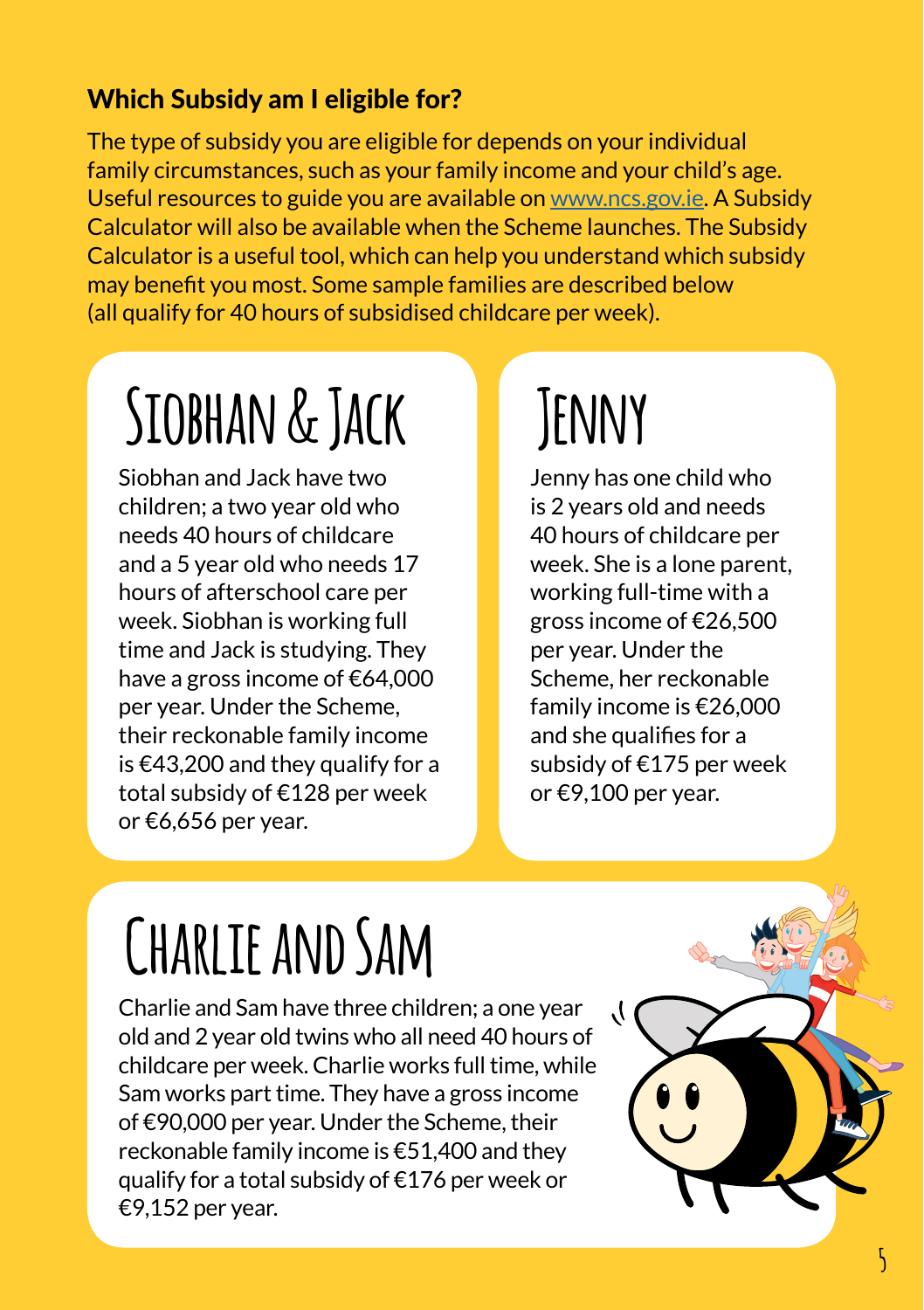### How will I receive my Subsidy?

The National Childcare Scheme recognises the importance of choice for families. As such, you can avail of your subsidy by registering with any childcare provider participating in the Scheme.

Your subsidy will be paid directly to your chosen childcare provider once you have made arrangements with them. After your application has been approved you will receive a unique code, called a CHICK (Childcare Identifier Code Key). The CHICK, along with your child's name and date of birth, are all your provider needs to register your child on the National Childcare Scheme. After you have confirmed your hours of childcare, the Department of Children and Youth Affairs will pay the subsidy to your provider on your behalf. Your provider will then subtract your subsidy from your childcare bill.

### How will the Subsidies work?

The National Childcare Scheme is designed to be flexible, recognising that childcare needs are different for each family. The system has been designed to respond to these needs by providing subsidies which can be applied to the hours of care agreed between parents and providers. Parents and providers will continue to work together as they currently do, agreeing the amount of care based on a combination of what a parent needs and what a provider can reasonably offer. Services will continue to set their own fees, sessions and decide their own admissions policies. The subsidy can then be applied to the hours of care agreed, up to the maximum amount available under Scheme limits. Providers will simply subtract the subsidy from their published fee, giving parents access to lower childcare costs.

## How to Apply

Applications for the National Childcare Scheme can be made online at www.ncs.gov.ie/apply using your verified MyGovID. A paper-based application can also be submitted by post. The Scheme is targeted to open to applications in October 2019, with the first payments flowing from November 2019.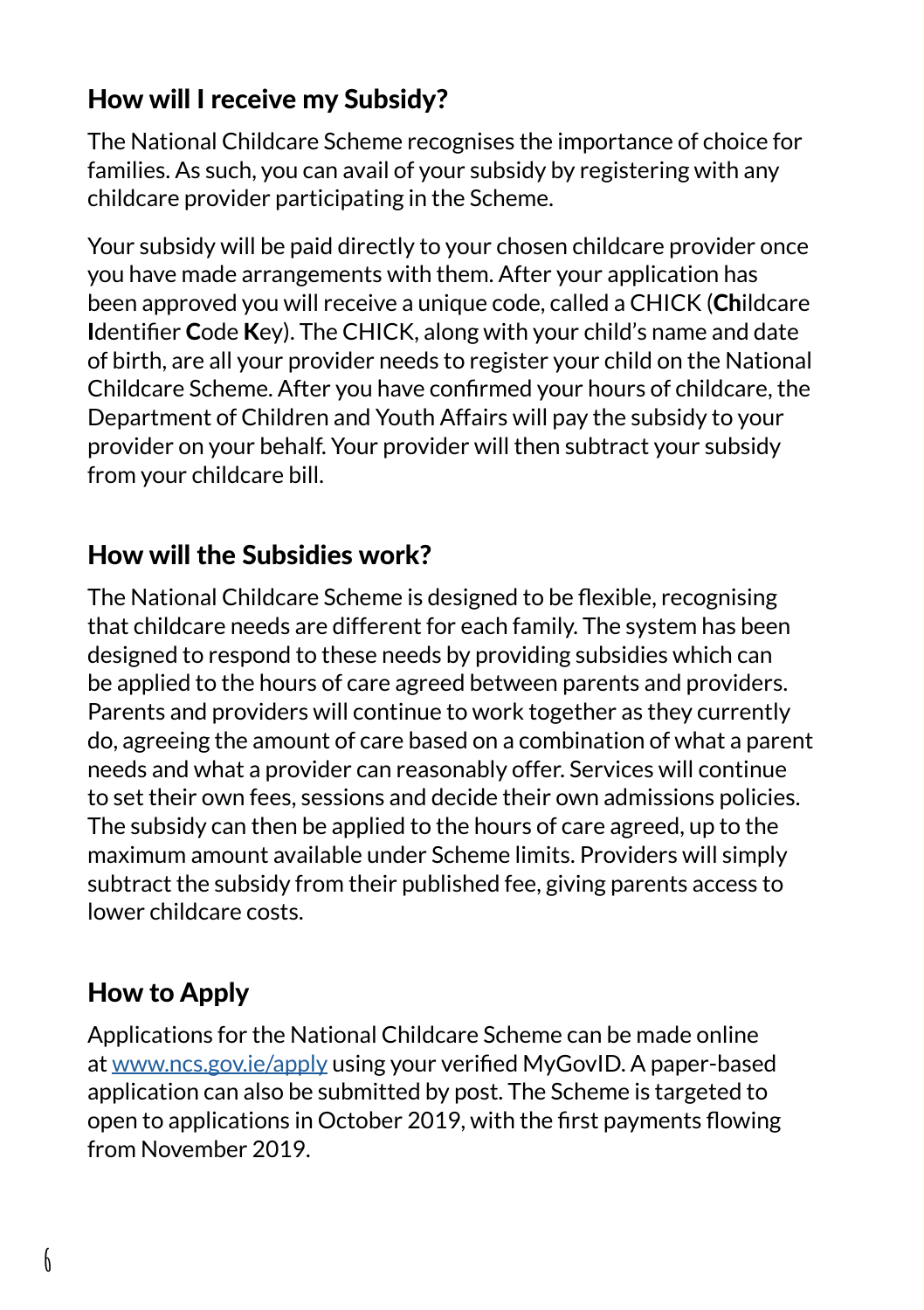

# **Find Out More:**

A range of information resources can be found at www.ncs.gov.ie.